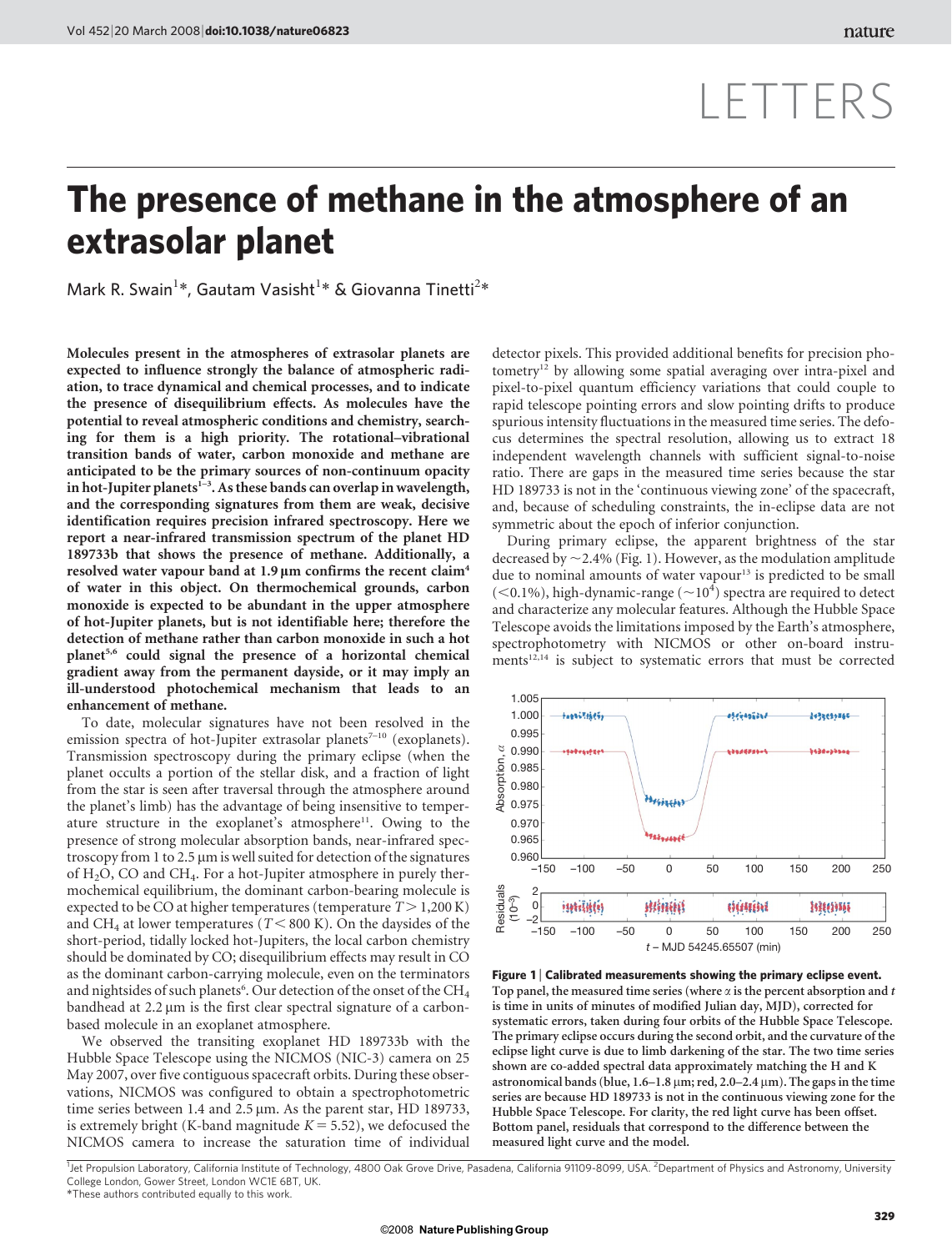because the errors are similar in size to the expected molecular signatures. In our data, the first orbit had strong systematic offsets (due to spacecraft settling) and was excluded from our analysis.

In order to arrive at the transmission spectrum, it is important to establish a proper baseline for the remaining out-of-eclipse data. The systematic errors in the raw light curves are dominated by two types, correlations in time and in wavelength. In order to remove temporal correlations, we assumed that the observed flux in each wavelength channel for the out-of-eclipse orbits could be modelled by perturbations that were linear in five state variables, and by a term that was up to parabolic in spacecraft orbital phase. The state variables capture the optical state of the camera and are the centroids of channels, a variable defocus due to 'breathing' of the telescope focus, rotation of the spectrum with respect to the detector, and temperature. A regression to the observed light curves provided the coefficients of the model. When decorrelated on the basis of the model, the time series showed no further temporal correlations. Some remaining excess noise was strongly correlated in wavelength; an estimator for this noise was constructed as a weighted average of all channel time series data (collapsed in the wavelength axis) and was then subtracted from individual channels. The resulting channel time series are near the theoretical noise limit. The robustness of the fits was verified by removing sections of the data from the fit and ensuring that the combined residuals remain well behaved.

The in-eclipse time series temporal effects were decorrelated by applying the model coefficients determined from the out-of-eclipse data to state variables and the spacecraft orbital phase at every



Figure 2 <sup>|</sup> A comparison of observations with simulated water and methane absorption. The measured spectrum (black triangles), and two theoretical spectra of the predominantly  $H_2$  atmosphere, showing the effects of small amounts of water (blue) and methane in combination with water (orange). The measured spectrum contains significant differences at  $1.7-1.8$  µm and at  $2.15-2.4$  µm from what is expected due to water vapour alone. We interpret these departures as additional absorption features due to the presence of one or more other species in addition to water. When considering only water and methane, the theoretical spectrum best fitting the data was determined by binning the model (shown as white crosses) to the spectral resolution of the observations. Different model predictions based on changing abundances and molecules were compared to the observations using the reduced  $\chi^2$ ; the best fitting model has a water abundance of  $5 \times 10^{-4}$  and a methane abundance of  $5 \times 10^{-5}$ . The model spectrum can be improved slightly with the addition of small  $({\sim}1 \times 10^{-5})$ amounts of either ammonia or carbon monoxide (shown in green and purple crosses, respectively). Error bars show  $\pm 1\sigma$ ; the error includes the uncertainty in the correction of systematic effects (see Supplementary Information). Note that determining the zero point for the spectrum depends on the diameter assumed for the planet and assumptions in the starspot correction. Thus, the shape of the spectrum is robust; there is an uncertainty of  $\pm 2 \times 10^{-4}$  in the absolute level.

effects introduced in the eclipse light curve by limb darkening, a wavelength decorrelation was performed using the same method as was used for the out-of-eclipse orbits. The transit time series, now also corrected for instrument systematics, was averaged to construct a transmission spectrum. This spectrum includes astrophysical biases that have weak chromatic dependence, due to averaging over limbdarkened light curves and also due to the presence of cool starspots on the disk of the star. The effect of limb darkening, though not as dramatic as in optical data, is clearly seen as curvature in the eclipse light curves (Fig. 1). We co-added the spectral channels to construct synthetic light curves matching the H and K astronomical bands, for which there are published nonlinear, limb-darkening laws<sup>15</sup>. We then constructed a computer model of a limb-darkened star, and simulated the motion of the planet across the stellar disk using the system's keplerian parameters<sup>14,16</sup> to generate model light curves. A steepest descent scheme was used to fit generated curves to the measured data by leaving the planet effective radius (in that band) and epoch of transit as free parameters. The best-fit light curves in each band were used to estimate the limb-darkening biases; the mean correction is  $2 \times 10^{-4}$ , and the colour correction is  $1 \times 10^{-4}$  across the band. The presence of starspots on HD 189733 has been inferred<sup>16</sup> from measurements of long-term, out-of-eclipse variability, and from the structure of transit light curves at optical wavelengths $14$ . Unocculted starspots introduce a positive chromatic bias in the inferred absorption depth, as they are cooler than the stellar disk; in the infrared, the chromaticity of this effect is small and monotonic, and thus has little effect on the shape of the observed modulation. We derived a correction with a starspot coverage of 4% using model spectra<sup>17</sup> and assuming that the starspots were on average  $1,000 \text{ K}$ cooler than the 5,000 K stellar photosphere. A more detailed description of the data reduction method is available (Supplementary Information).

time-step during that orbit. After accounting for the chromatic

We show the corrected spectrum as relative absorption depth in Fig. 2. The signature of the  $H_2O$  absorption band centred around  $1.9 \,\mu m$  is immediately obvious. The steep increase in absorption at the short-wavelength edge is also most probably due to an adjacent water band centred at a wavelength less than  $1.5 \mu m$ . Thus, the new spectrum allows an unambiguous identification of water vapour in the atmosphere of HD 189733b, confirming its earlier inference from broadband photometry<sup>4</sup>. As a steep change in absorption occurs at  $2.2 \mu m$ , the observations decisively show that methane is present in addition to water. To explore the abundance of  $H_2O$  and  $CH_4$  and possible contributions of CO and NH3, simulated transmission spectra were generated using a recent version of a planetary spectral model<sup>13</sup>. The model covers a range of pressure from  $\sim$ 10 to  $\sim$ 10<sup>-10</sup> bar and includes transitions<sup>18</sup> for H<sub>2</sub>-H<sub>2</sub> (the most common molecular species). The temperature and density at each atmospheric level are determined by the pressure–temperature profile, and the absorption contribution from each molecule is computed on the basis of its mixing ratio. The  $H<sub>2</sub>O$  absorption coefficients incorporate a new, high-accuracy line list<sup>19</sup>, and the CO absorption coefficients were estimated with the HITEMP data base (L. S. Rothman et al., personal communication). The  $CH<sub>4</sub>$  absorption coefficients were evaluated using a combination of line lists<sup>20,21</sup>. For all the molecules, the opacities are calculated for the selected spectral band at the different temperatures of the atmospheric layers (from 500 K to  $2,000 \text{ K}$ ) and in some cases<sup>18,21</sup> interpolated for intermediate values of the available temperatures. We used the 'evening terminator' pressure–temperature profile<sup>22</sup>; significantly different temperature profiles produce results that do not match the observed water vapour absorption features. The theoretical spectra were binned to the same spectral resolution as the measurements, and the results of different compositions were compared with the observations using the reduced  $\chi^2$  value. Combinations of H<sub>2</sub>O and CO, as well as H<sub>2</sub>O and NH3, failed to match the observed spectrum. The model best fitting the observations has a mixing ratio of  $\sim$  5  $\times$  10<sup>-4</sup> for H<sub>2</sub>O, and